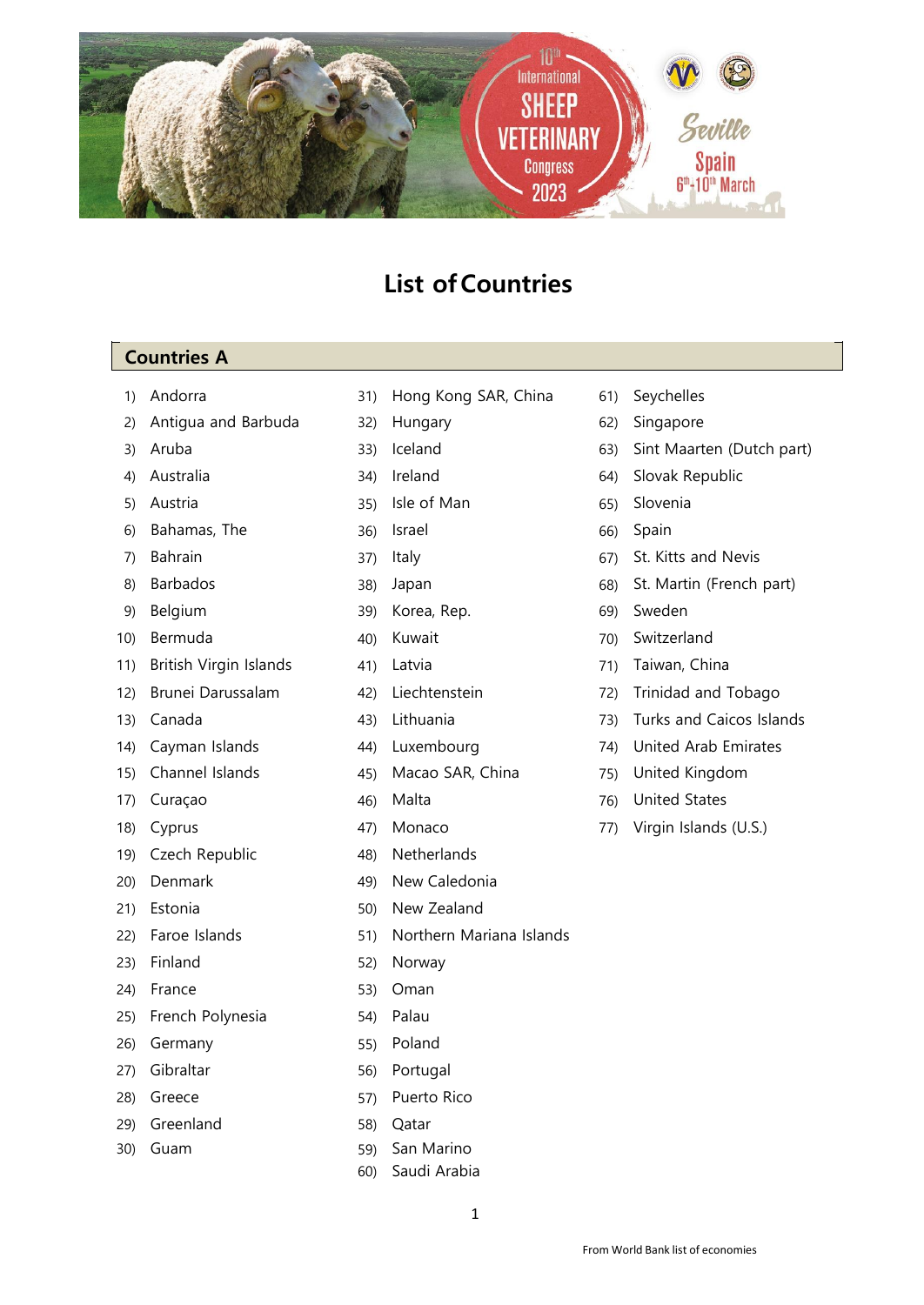## **Countries** B

|          | 1) Albania                 |  |  |
|----------|----------------------------|--|--|
|          | 2) Algeria                 |  |  |
|          | 3) American Samoa          |  |  |
|          | 4) Angola                  |  |  |
|          | 5) Argentina               |  |  |
|          | 6) Armenia                 |  |  |
|          | 7) Azerbaijan              |  |  |
|          | 8) Bangladesh              |  |  |
|          | 9) Belarus                 |  |  |
|          | 10) Belize                 |  |  |
|          | 11) Bhutan                 |  |  |
|          | 12) Bolivia                |  |  |
|          | 13) Bosnia and Herzegovina |  |  |
|          | 14) Botswana               |  |  |
|          | 15) Brazil                 |  |  |
|          | 16) Bulgaria               |  |  |
|          | 17) Cabo Verde             |  |  |
|          | 18) Cambodia               |  |  |
|          | 19) Cameroon               |  |  |
|          | 20) China                  |  |  |
|          | 21) Chile                  |  |  |
|          | 22) Colombia               |  |  |
|          | 22) Congo, Rep.            |  |  |
|          | 23) Costa Rica             |  |  |
|          | 24) Côte d'Ivoire          |  |  |
| 25)      | Croatia                    |  |  |
|          | 26) Cuba                   |  |  |
|          | 27) Djibouti               |  |  |
|          | 28) Dominica               |  |  |
|          | 29) Dominican Republic     |  |  |
|          | 30) Ecuador                |  |  |
|          | 31) Egypt, Arab Rep.       |  |  |
|          | 32) El Salvador            |  |  |
| 33)      | <b>Equatorial Guinea</b>   |  |  |
| 34) Fiji |                            |  |  |
|          | 35) Gabon                  |  |  |
|          | 36) Georgia                |  |  |

| 38) Grenada | 75) Panama |
|-------------|------------|

- 
- 
- 41) Honduras 78) Peru
- 
- 
- 
- 
- 
- 
- 
- 
- 
- 
- 
- 
- 
- 
- 
- 57) Macedonia, FYR 94) Tajikistan
- 22) Colombia 58) Malaysia 95) Thailand
- 23) Costa Rica 60) Marshall Islands 97) Tonga
- 
- 
- 
- 
- 
- 
- 
- 
- 33) Equatorial Guinea 70) Namibia 107) Vietnam
- 
- 
- 73) Nigeria 110) Zambia
- 37) Ghana 74) Pakistan
- 39) Guatemala 76) Papua New Guinea 40) Guyana 77) Paraguay 5) Argentina 42) India 79) Philippines 6) Armenia 43) Indonesia 80) Romania 44) Iran, Islamic Rep. 81) Russian Federation 45) Iraq 82) Samoa 46) Jamaica 83) São Tomé and Principe 47) Jordan 84) Serbia 48) Kazakhstan 85) Solomon Islands 49) Kenya **86**) South Africa 130) Kiribati 1300 Bosnia and Herzegovina and Herzegovina and Herzegovina and Herzegovina 67) Sri Lanka 14) Botswana 51) Kosovo 88) St. Lucia 52) Kyrgyz Republic 89) St. Vincent and the Grenadines 163) Lao PDR 90) Sudan 17) Lebanon 170 91) Suriname 18) Lesotho 192) Swaziland 193) Syrian Arab Republic 22) Maldives 69) Maldives 96) Timor-Leste 61) Mauritania 61) 98) Tunisia 62) Mauritius 99) Turkey 26) Cuba 63) Mexico 100) Turkmenistan 64) Micronesia, Fed. Sts. 101) Tuvalu 65) Moldova 102) Uruguay 29) Dominican Republic 66) Mongolia 103) Ukraine 67) Montenegro 104) Uzbekistan 31) Egypt, Arab Rep. 68) Morocco 105) Vanuatu 69) Myanmar 106) Venezuela, RB 34) Fiji 71) Nauru 108) West Bank and Gaza 72) Nicaragua 109) Yemen, Rep.